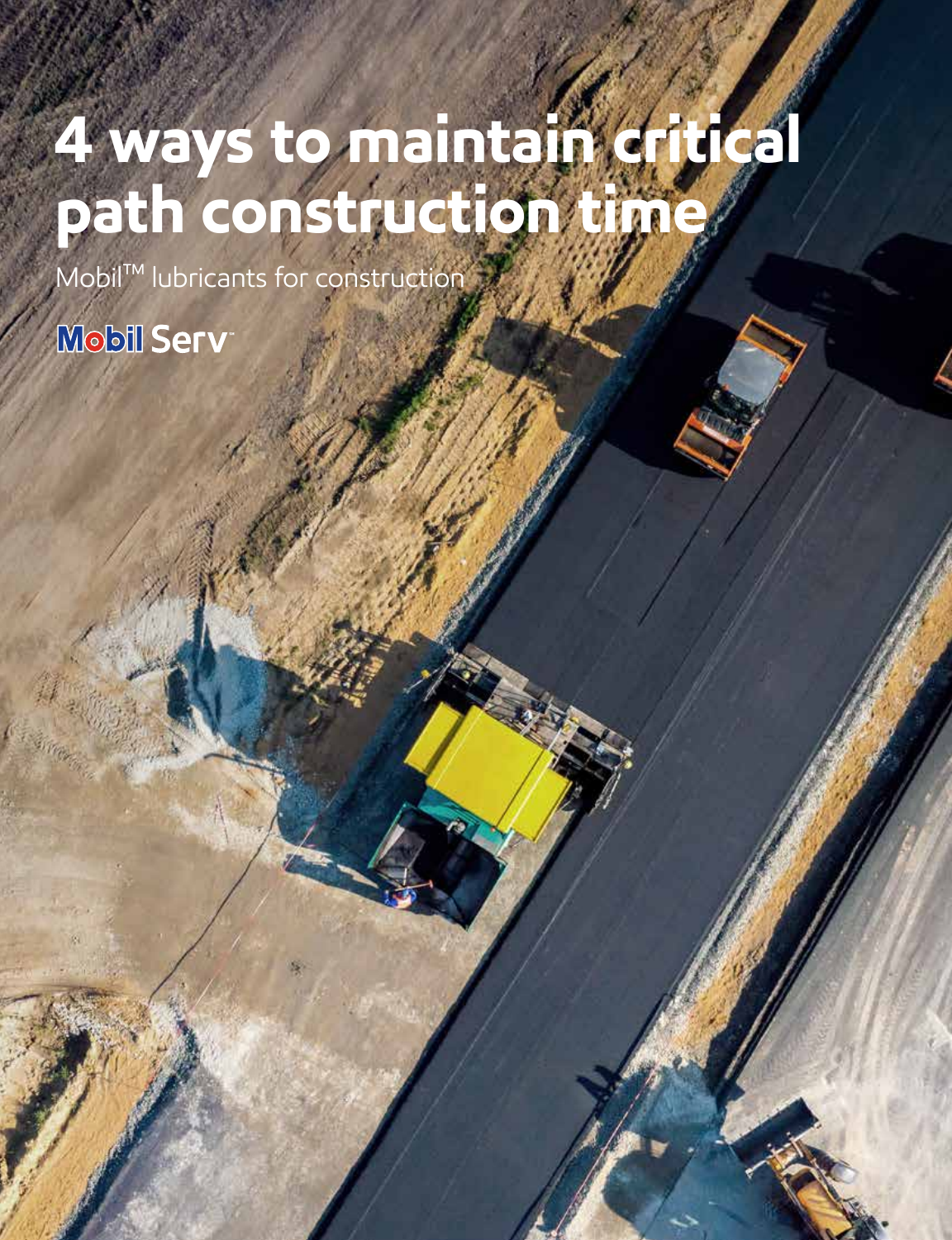## **1.** Drive efficiency in day-to-day operations

Lubrication plays a critical role in your business. And it can get complicated. All kinds of construction equipment, operating in some of the most dirty, rugged environments, depend on lubrication for successful maintenance. That's why construction fleet managers around the world choose Mobil lubricants to drive efficiency and keep their equipment running strong.

#### **Lubricant consolidation: Simplify your inventory**

Eliminate lubrication complexities that impact costs, productivity and equipment uptime. Avoid losses by simplifying your inventory. With well-maintained equipment and a streamlined lubrication program, your team can be more efficient while projects stay on schedule. Our lubricants can provide a high level of performance and protection for all of your mixed fleet's equipment.

### Go from complex to streamlined.

#### **Complex lubrication program**

- Causes equipment downtime
- Creates inefficient inventory practices
- Escalates risk of using incorrect products



#### **Streamlined lubrication program**

- Increases equipment uptime
- Maintains critical path construction time
- Improves workforce efficiency

### Experience the benefits of Mobil lubricants.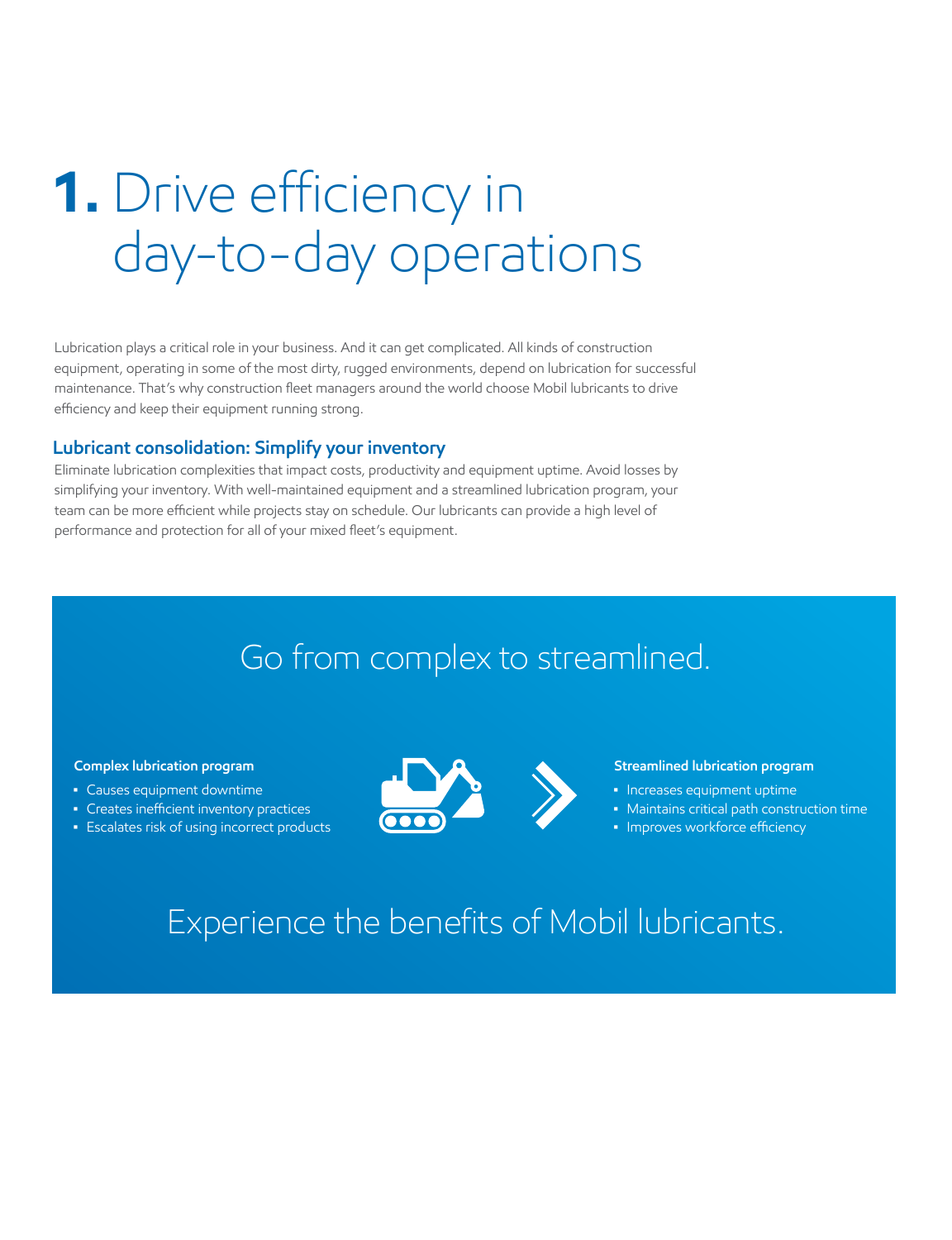## **2.** Take advantage of lubricant technology

Mobil lubricant technology has produced proven performance – both in the lab and in the field. For construction contractors, the technologically advanced formulas can help lead to many advantages, including:

**Improved machinery performance** **Reduced maintenance costs** **Extended equipment life** **Decreased fuel consumption** **Prolonged equipment protection**

#### **Productivity in motion: Demand more from your lubricants**

Choosing the right lubricants and running an efficient maintenance program can help maximize productivity and minimize the impact on the environment. Here are some examples of what Mobil products can do for you:

- **• Engine oils** that reduce friction and last longer can support fuel economy potential, increase operational efficiency, reduce overall oil consumption and the need to dispose of waste oil
- **• Gear oils** that provide effective protection for equipment reduce the need to replace parts
- **• Greases** resistant to deterioration and washout reduce the risk of workplace contamination
- **• Hydraulic oils** that reach operating temperature quickly can reduce fuel costs and emissions

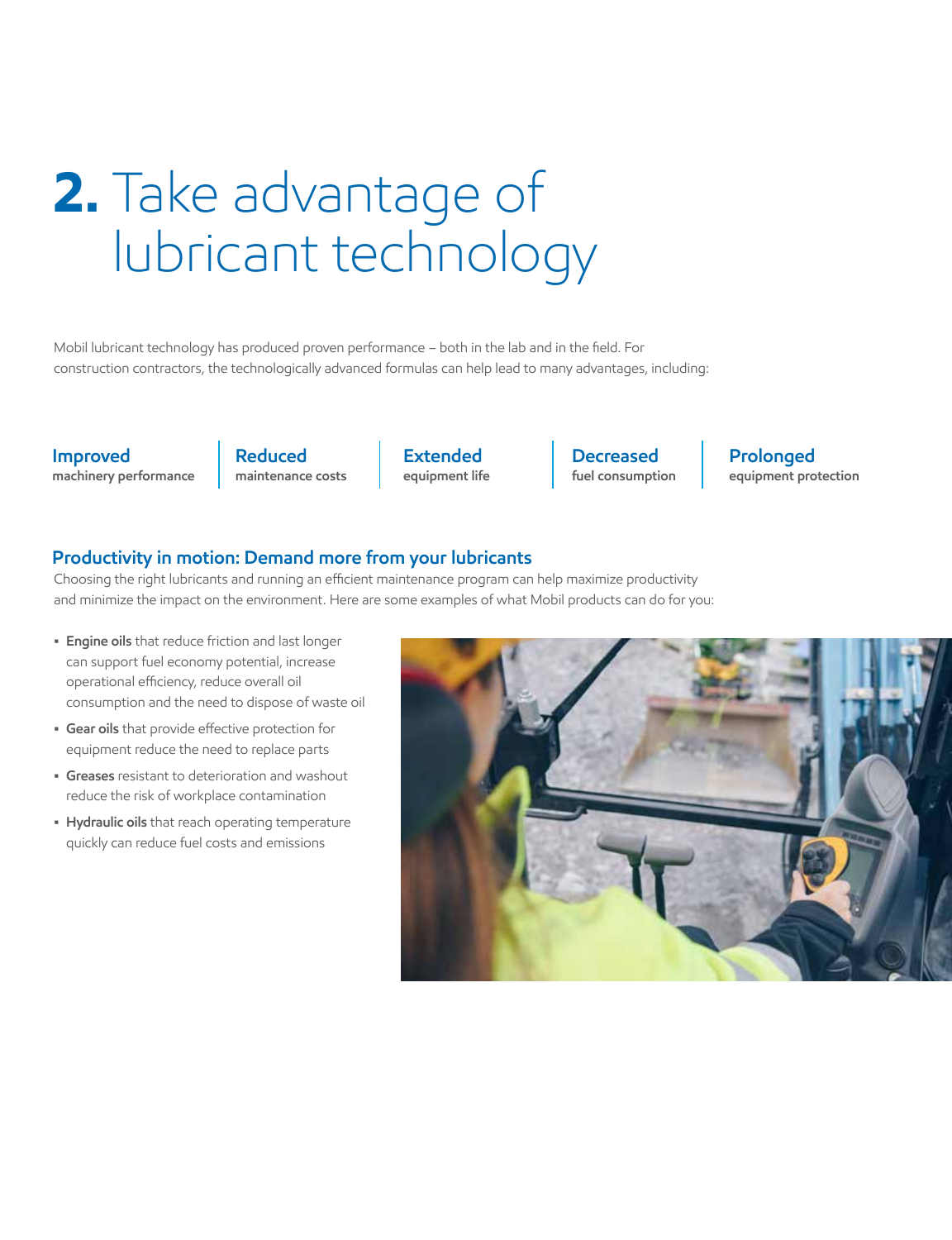### **3.** Find premium services designed to drive business

We can provide expert guidance and field support to help you get most from your equipment. With our world-class engineers, outstanding technical support staff and wide variety of services, you can reduce costs and boost productivity by improving the way you manage your lubrication program.

#### **Field engineering services**

Our experienced engineering team offers:

- Application and troubleshooting expertise
- Guidance on the maintenance of construction equipment and lubrication systems
- Lubricant support to help you achieve your goals in safety, environmental care and productivity

#### **Mobil Serv Lubricant Analysis**

Our advanced lubricant analysis program features:

- 27 different measurements that help you monitor lubricant and equipment condition, and avoid breakdowns and costly repairs
- A central dashboard to monitor lubrication and equipment maintenance
- Scan-and-go technology allowing you to submit lubricant samples faster and easier than printing labels and writing forms
- Comprehensive reports and summaries that help you assess lubricant and equipment performance more efficiently

#### **Technical support and application expertise**

Our team of technical experts provides:

- Support by phone or online
- Guidance to help you handle your toughest challenges
- Application expertise to help you rationalize your product inventory

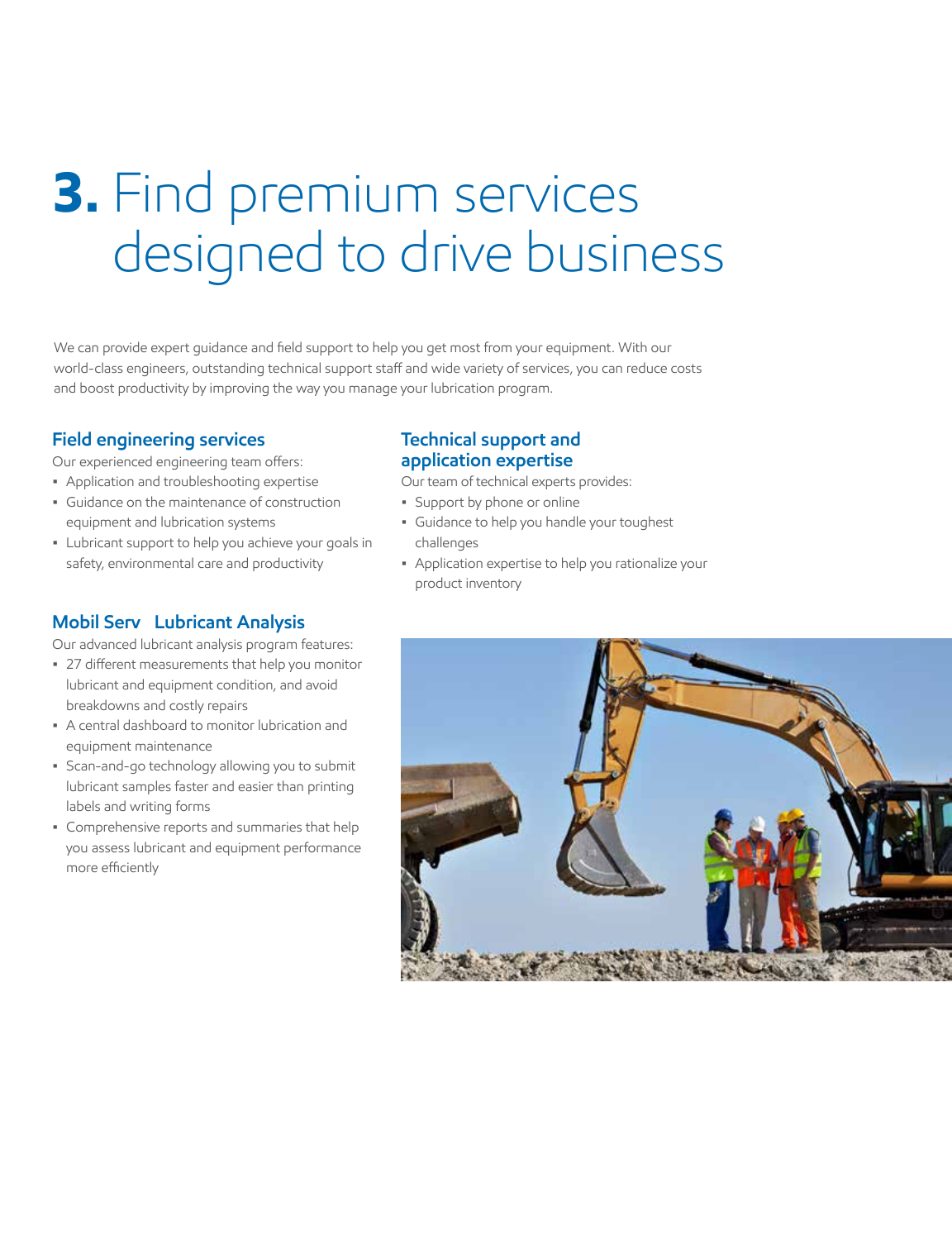### **4.** Choose a custom lubrication solution

Different construction fleets have different needs. That's why we created three lubrication product tiers to deliver custom support. This innovative maintenance approach was designed to help you meet your business goals. No matter what type of equipment is in your fleet, we can we can help you consolidate your lubrication program and drive efficiency.

**Please refer to the operation and maintenance manual for OEM lubrication requirements and oil drain intervals for your vehicle or equipment. These are simply mainline, widely applicable starting point products for consideration.**

|                                    | Protect *<br>Offers dependable<br>protection. | Advance * *<br>Helps increase equipment life<br>and extend oil drain intervals. | Outperform * * *<br>Delivers our best performance<br>and longest equipment life. |
|------------------------------------|-----------------------------------------------|---------------------------------------------------------------------------------|----------------------------------------------------------------------------------|
| Diesel engine<br>oils              | Mobil Delvac MX™                              | Mobil Delvac XHP™ ESP                                                           | Mobil Delvac 1™ LE                                                               |
| <b>Manual</b><br>transmissions     | Mobiltrans™ HD Series                         | Mobiltrans™ HD Series                                                           | Mobil Delvac 1™ Transmission Fluid<br><b>Series</b>                              |
| <b>Powershift</b><br>transmissions | Mobilfluid <sup>™</sup> 424                   | Mobilfluid <sup>™</sup> 428                                                     | Mobiltrans™ AST                                                                  |
| <b>Gear oils</b>                   | Mobilube <sup>™</sup> HD Series               | Mobilube <sup>™</sup> HD Series                                                 | Mobil Delvac 1™ Gear Oil                                                         |
| <b>Hydraulic oils</b>              | Nuto <sup>™</sup> H Series                    | Univis <sup>™</sup> N Series                                                    | Mobil DTE 10 Excel™ Series                                                       |
| Non-moly<br>greases                | Mobilux <sup>™</sup> EP Series                | Mobilgrease XHP™ Series                                                         | Mobil Centaur <sup>™</sup> XHP Series                                            |
| <b>Moly greases</b>                | Mobilgrease <sup>™</sup> Special              | Mobilgrease XHP™ Mine Series                                                    | Mobil Centaur <sup>™</sup> XHP Mine Series                                       |